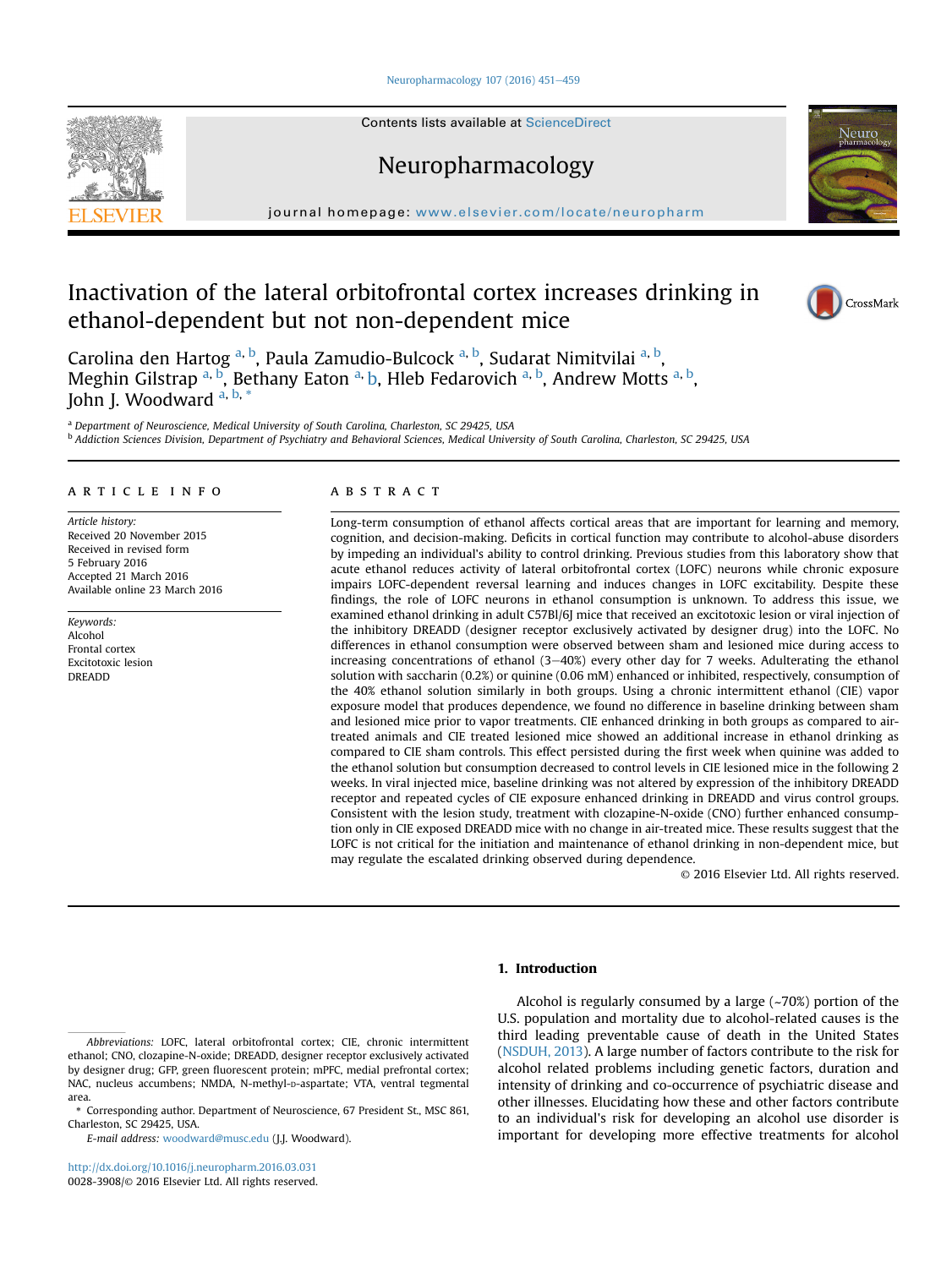abuse. Alcohol, like other addictive substances, activates midbrain reward-sensitive dopamine neurons that are designed to reinforce and guide responses to natural rewards such as food and social behavior [\(Hyman and Malenka, 2001\)](#page--1-0). However, as drinking escalates, these reward pathways may become less important in driving alcohol intake as brain areas implicated in habitual and/or compulsive behaviors are engaged. These include striatal regions and those within prefrontal (PFC) and orbitofrontal (OFC) cortex that send and receive extensive projections to limbic and motor areas and that are critical for cognition, learning, and control over adverse and risky behaviors ([Fuster, 2008](#page--1-0)). Although cortical regions including the OFC have long been suspected as being particularly impacted by alcohol in humans, until recently, few preclinical studies had examined the effects of acute and chronic ethanol exposure on this region.

In humans, the OFC is subdivided into several areas including Brodmann areas 10/11/13 and 47 [\(Fuster, 2008](#page--1-0)). In rodents, analogous regions have been described and include medial, ventrolateral and lateral subdivisions ([Heidbreder and Groenewegan, 2003\)](#page--1-0). The OFC receives inputs from all major sensory areas with especially robust inputs from olfactory and gustatory centers as well as those that signal emotional valence (e.g. amygdala). OFC neurons project widely to sub-cortical structures involved in reward evaluation and motor planning including ventral (nucleus accumbens, NAc) and dorsal striatum (DS) and ventral tegmental area (VTA) ([Watabe-](#page--1-0)[Uchida et al., 2012](#page--1-0)). Inactivating the OFC in mice disrupts goaldirected responding for food while leaving habit-based responses in the same animal intact [\(Gremel and Costa, 2013\)](#page--1-0). Similarly, contralateral lesions of the lateral OFC and ventral dorsal lateral striatum prevented satiety-induced devaluation for food reward in mice ([Gourley et al., 2013\)](#page--1-0) and a similar effect was reported in monkeys following pharmacological inactivation of the lateral OFC (BA13) ([West et al., 2011](#page--1-0)). These findings suggest that lateral OFC neurons are important in mediating reward-based behaviors through interactions with striatal and midbrain circuits. At the cellular level, results from ex vivo slice electrophysiology studies show that action potential spiking of LOFC neurons is inhibited by relevant concentrations of ethanol (U.S legal limit for intoxication is 0.08% or ~17 mM) via a glycine receptor dependent mechanism ([Badanich et al., 2013](#page--1-0)). Following repeated cycles of chronic intermittent ethanol (CIE) exposure that induces dependence ([Lopez](#page--1-0) [and Becker, 2005; Grif](#page--1-0)fin et al., 2009), LOFC neurons are hyperexcitable, show changes in markers of glutamatergic synaptic plasticity and are less sensitive to inhibition by acute ethanol ([Nimitvilai et al., 2016\)](#page--1-0). CIE exposed mice have also been shown to be impaired during the reversal phase of a naturalistic food foraging task shown to require the LOFC ([Badanich et al., 2011;](#page--1-0) [Bissonette et al., 2008](#page--1-0)).

While these findings clearly indicate that LOFC neurons are an important target for acute and chronic ethanol, little is known regarding whether LOFC neurons regulate voluntary ethanol consumption. In this study, we used two different mouse models of ethanol consumption and excitotoxic lesions and expression of inhibitory DREADD receptors to test if inactivation of the LOFC alters ethanol consumption. The results suggest that LOFC is not involved in initiating or maintaining baseline drinking in nondependent mice but may serve to limit drinking during the development of dependence.

## 2. Materials and methods

#### 2.1. Experimental subjects

C57BL/6 J male mice were purchased from the Jackson Laboratory (Bar Harbor, ME) at  $6-8$  weeks of age and given at least one week to acclimate to the colony room before being used. Colony and testing rooms were maintained on a reverse light-dark cycle (lights off 9:00 a.m.). All procedures were carried out under protocols approved by the MUSC Institutional Animal Care and Use Committee and conform to NIH guidelines.

# 2.2. Surgeries

Neurotoxic lesions of the lateral OFC were generated using injections of N-methyl-p-aspartate (Sigma Aldrich, St Louis, MO) dissolved in 0.9% saline (Sigma Aldrich) at a concentration of 20 mg/ml ([Bissonette et al., 2008\)](#page--1-0). For sham lesions, an equivalent volume of 0.9% saline was injected. Coordinates for bilateral OFC lesions were: anterior-posterior,  $+2.6$  mm from bregma; mediallateral,  $\pm$ 1.2 mm; dorsal-ventral, 2.2 from dura ([Fig. 1\)](#page--1-0). At the injection site,  $0.35 \mu L$  of N-methyl-p-aspartate or saline was injected at a rate of 0.1  $\mu$ L/min, and the needle was left in place for 3 min. For viral expression studies, animals were injected at a rate of 0.1  $\mu$ L/ min with 0.3 µl of an AAV virus (UNC Viral Core) encoding the inhibitory (Syn-hM4Di-mCherry) DREADD receptor. Sham animals received an injection of a control AAV virus expressing green fluorescent protein (GFP). For both lesion and viral studies, mice were single housed after surgery and allowed 2 weeks to recover before beginning the drinking studies.

#### 2.3. Histological verification

At the end of the experiments mice that had received NMDA infusions were euthanized with a lethal dose of pentobarbital and perfused transcardially with 0.9% saline solution followed by 4% formaldehyde. The brain was removed and fixed overnight in 4% formaldehyde followed by 30% sucrose-0.1 M PBS for 48 h. The brains were frozen and cut coronally in 30  $\mu$ m slices using a Thermo Scientific Microm HM550 cryostat. To identify the lesion site, sections were processed for glial fibrillary acidic protein (GFAP; 1:500 dilution) and images of GFAP staining were collected using an Evos epifluorescent microscope (ThermoFisher, Rochester, NY). For viral injected animals, mice were euthanized by isoflurane anesthesia followed by rapid decapitation and brain slices (250  $\mu$ m) were prepared using a Leica VT-1000S vibratome as previously described ([den Hartog et al., 2013](#page--1-0)). Images of the fluorescent marker (e.g. mcherry, GFP) were collected using an Evos epilfluorescent microscope and used to assess viral expression.

## 2.4. Ethanol drinking

Mice were individually housed for at least 2 weeks prior to initiating drinking and food was provided ad libitum at all times. Where appropriate, the placement of the drinking bottles was alternated for each session to control for side preferences and mice were weighed weekly. Sham cages had drinking tubes but no mice to account for accidental spillage or loss of fluid. Two drinking paradigms were used to assess the effects of OFC lesions on ethanol consumption.

#### 2.4.1. Intermittent access drinking

OFC- and sham-lesioned mice were given intermittent access to one bottle of ethanol and one bottle of tap water during 24-h sessions. Mice received two water bottles on intervening days. Mice were serially offered 3%, 6%, 10%, 15% ethanol (v/v in water) on successive sessions and then 20% ethanol for 13 sessions (26 d). Ethanol was then increased to  $40\%$  (v/v) for 8 sessions (16 d). To test how tastants affect drinking, mice were then offered 40% ethanol sweetened with 0.02% saccharin for 8 sessions (16 d) followed by 40% ethanol mixed with 0.06 mM quinine for 5 sessions (10 d).